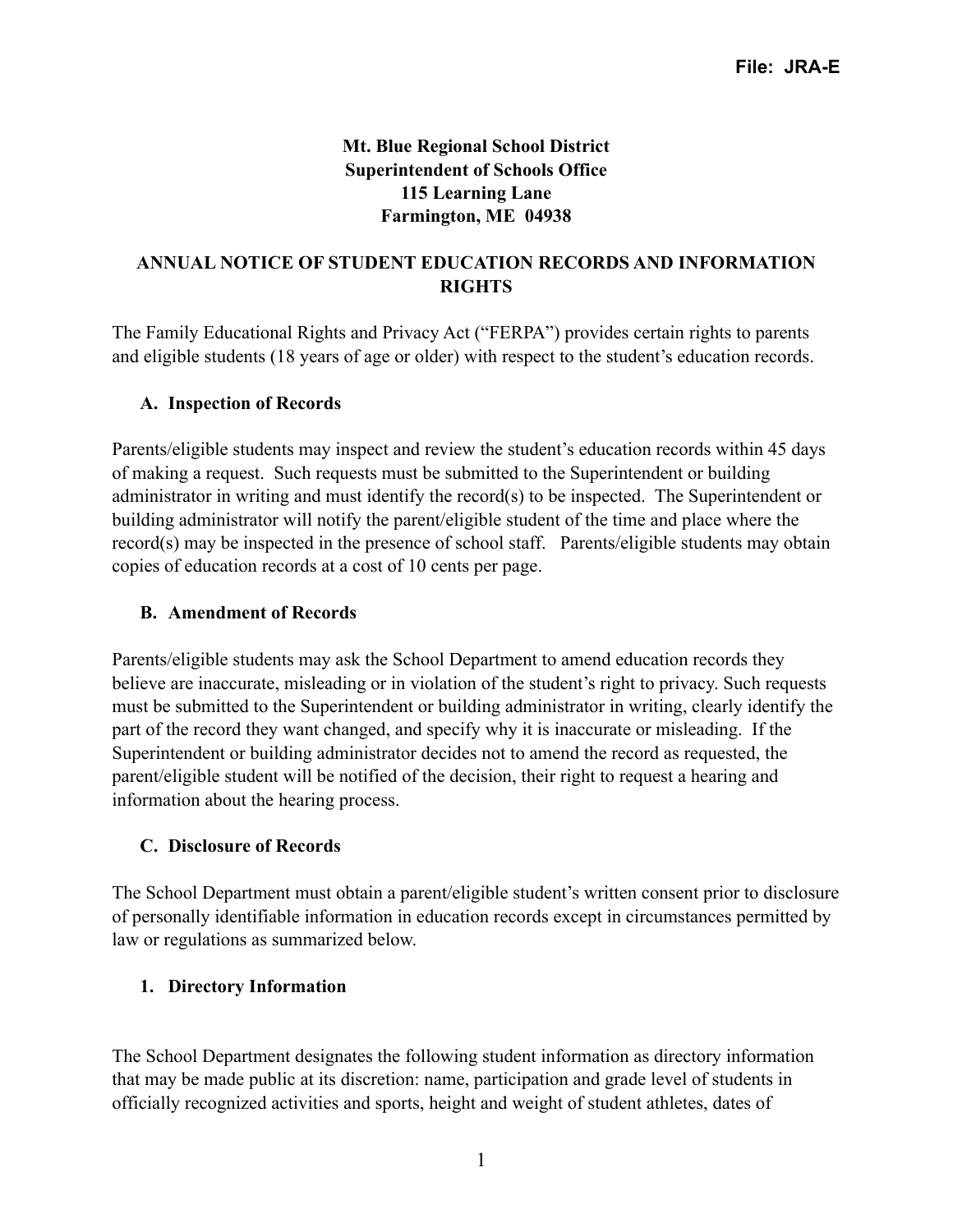attendance in the school unit, honors and awards received, and photographs and videos relating to student participation in school activities open to the public (except photographs and videos on the Internet). Parents/eligible students who do not want the School Department to disclose directory information must notify the Superintendent in writing by September 15<sup>th</sup> or within thirty (30) days of enrollment, whichever is later. This opt-out request will remain in effect unless and until it is rescinded.

## **2. Military Recruiters/Institutions of Higher Education**

Military recruiters and institutions of higher education are entitled to receive the names, addresses and telephone numbers of secondary students and the School Department must comply with any such request, provided that parents have been notified of their right to request that this information not be released without their prior written consent. Parents/eligible students who do not want the School Department to disclose this information without their prior written consent must notify the Superintendent in writing by September  $15<sup>th</sup>$  or within thirty (30) days of enrollment, whichever is later.

## **3. School Officials with Legitimate Educational Interests**

Education records may be disclosed to school officials with a "legitimate educational interest." A school official has a legitimate educational interest if he/she needs to review an education record in order to fulfill his/her professional responsibility. School officials include persons employed by the School Department as an administrator, supervisor, instructor or support staff member (including health or medical staff and law enforcement unit personnel); members of the Board of Education; persons or companies with whom the School Department has contracted to provide specific services (such as attorneys, auditors, medical consultants, evaluators or therapists); and volunteers who are under the direct control of the School Department with regard to education records.

### **4. Health or Safety Emergencies**

In accordance with federal regulations, the School Department may disclose education records in a health or safety emergency to any person whose knowledge of the information is necessary to protect the health or safety of the student or other individuals without prior written consent.

# **5 . Other School Units**

As required by Maine law, the School Department sends student education records to a school unit to which a student applies for transfer, including disciplinary records, attendance records, special education records and health records (except for confidential health records for which consent for dissemination has not been obtained).

# **6. Other Entities/Individuals**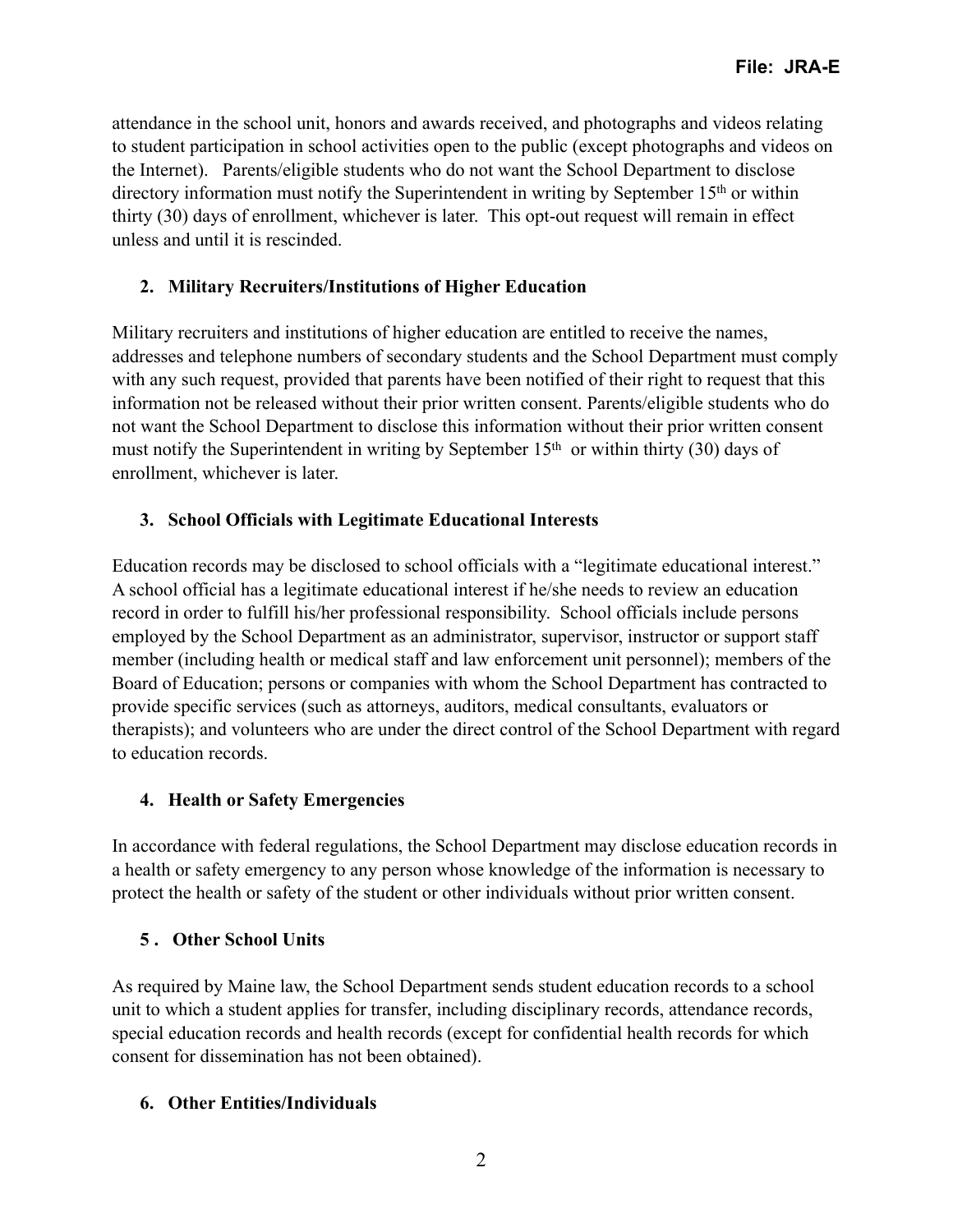Education records may be disclosed to other entities and individuals as specifically permitted by law. Parents/eligible students may obtain information about other exceptions to the written consent requirement by request to the Superintendent or building administrator.